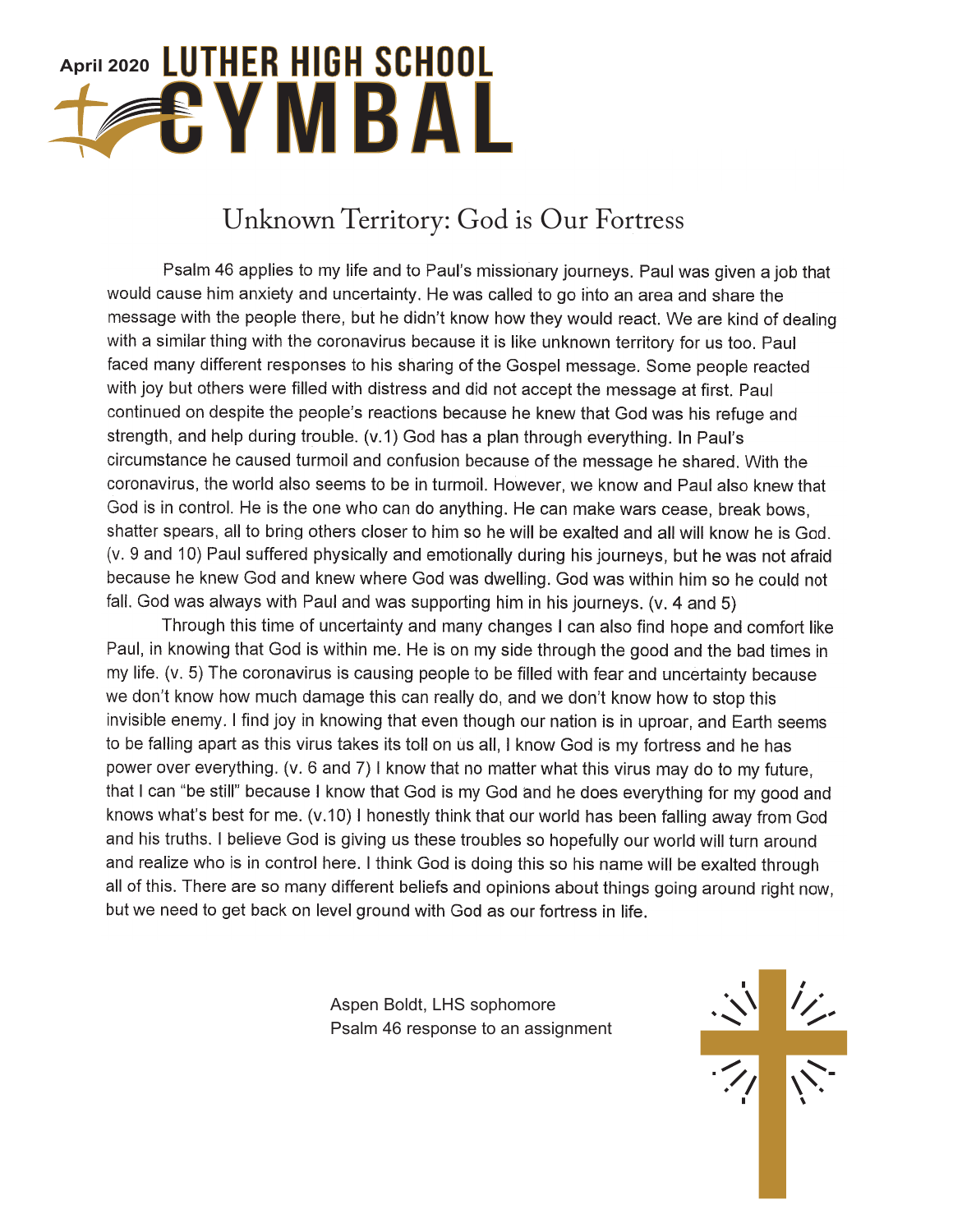### **Winter All-Conference Awards**

**Coulee Conference**



**Girls Basketball**

1st Team Grace Manke 2nd Team Rachel Koenig HM Annabelle Koenig **Boys Basketball**

1st Team Joseph McNamara 2nd Team Isaiah Loersch HM Brandon Stadtler HM Isaiah Schwichtenberg

## **UTHER HIGH SCHOOL**

#### **Mississippi Valley Conference**

**Hockey** 

HM Mitchell Bass

CONGRATULATIONS to Luther Seniors, Grace Manke and Joey McNamara, who were recently selected to play in the 2020 Wisconsin Basketball Coaches Association All-Star Games in Wisconsin Dells this coming June (19th - Girls, 20th – Boys).

Grace will play for the D-4 North Team Joey will play for the D-4 White Team

### **Updates During this Time**

- During this time, scrip will only be available via Myscripwallet.com. This means that only eGift cards are available. No physical cards can be ordered, picked up or mailed. Please go to our website's homepage for more information. If you have any questions, please contact Peggy Berg, scrip coordinator, at bergpegg@luther.k12.wi.us. Thank you!
- The Big Knight fundraiser is postponed until further notice.
- We continue to monitor the COVID-19 situation and our scheduled summer camps. Registration forms will be available at a later date. Please check the Luther website for up-to-date information: http://lutherhigh.org/athletics/athletic-home.